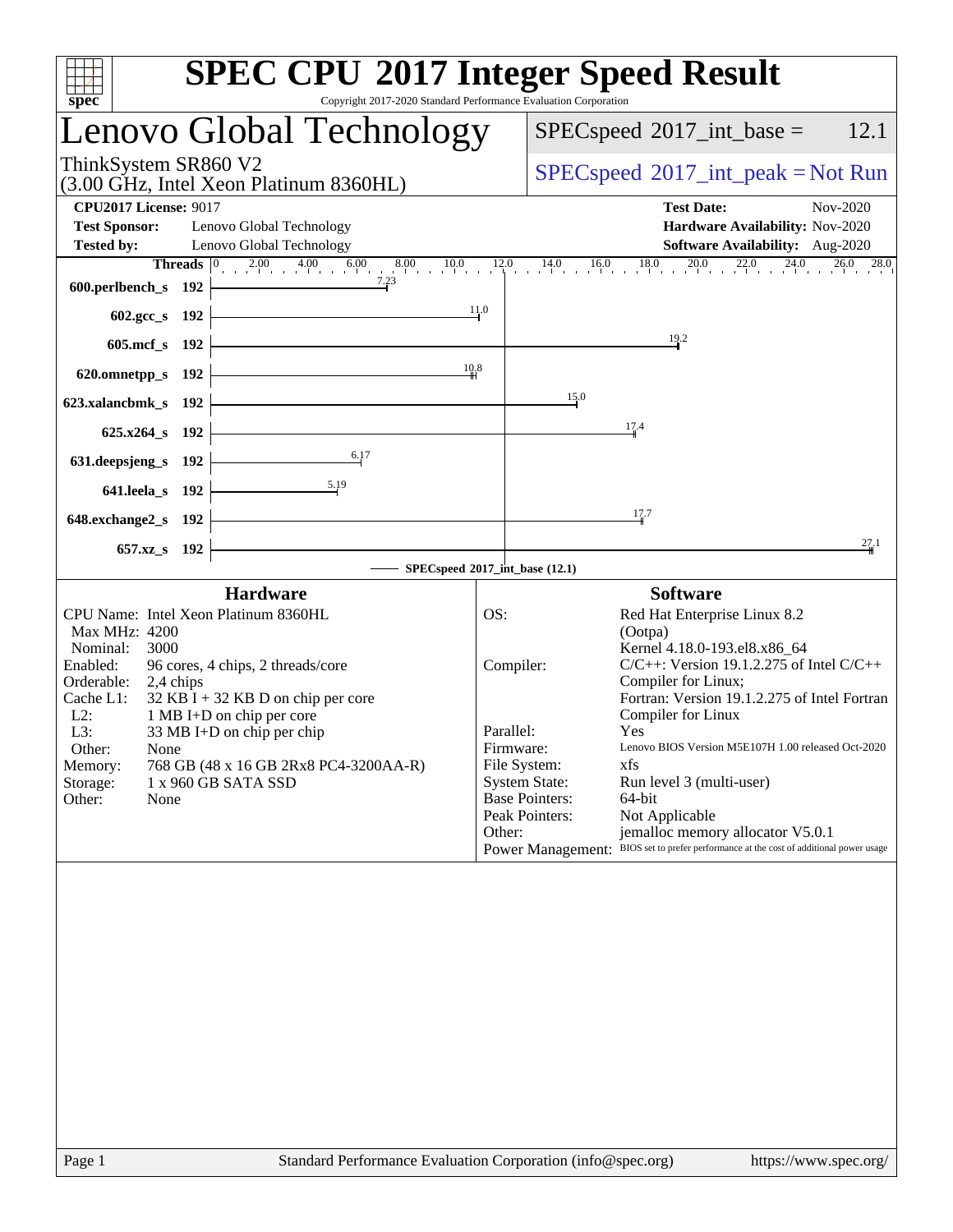

## Lenovo Global Technology

(3.00 GHz, Intel Xeon Platinum 8360HL)

 $SPECspeed^{\circ}2017\_int\_base =$  $SPECspeed^{\circ}2017\_int\_base =$  12.1

### ThinkSystem SR860 V2  $\begin{array}{c} \text{SPEC speed} \textdegree 2017\_int\_peak = Not Run \end{array}$

**[Test Sponsor:](http://www.spec.org/auto/cpu2017/Docs/result-fields.html#TestSponsor)** Lenovo Global Technology **[Hardware Availability:](http://www.spec.org/auto/cpu2017/Docs/result-fields.html#HardwareAvailability)** Nov-2020

**[CPU2017 License:](http://www.spec.org/auto/cpu2017/Docs/result-fields.html#CPU2017License)** 9017 **[Test Date:](http://www.spec.org/auto/cpu2017/Docs/result-fields.html#TestDate)** Nov-2020 **[Tested by:](http://www.spec.org/auto/cpu2017/Docs/result-fields.html#Testedby)** Lenovo Global Technology **[Software Availability:](http://www.spec.org/auto/cpu2017/Docs/result-fields.html#SoftwareAvailability)** Aug-2020

#### **[Results Table](http://www.spec.org/auto/cpu2017/Docs/result-fields.html#ResultsTable)**

|                                     | <b>Base</b>    |                |       |                |       |                | <b>Peak</b> |                |                |              |                |              |                |              |
|-------------------------------------|----------------|----------------|-------|----------------|-------|----------------|-------------|----------------|----------------|--------------|----------------|--------------|----------------|--------------|
| <b>Benchmark</b>                    | <b>Threads</b> | <b>Seconds</b> | Ratio | <b>Seconds</b> | Ratio | <b>Seconds</b> | Ratio       | <b>Threads</b> | <b>Seconds</b> | <b>Ratio</b> | <b>Seconds</b> | <b>Ratio</b> | <b>Seconds</b> | <b>Ratio</b> |
| $600.$ perlbench_s                  | 192            | 246            | 7.23  | 245            | 7.24  | <u>246</u>     | 7.23        |                |                |              |                |              |                |              |
| $602.\text{gcc}\_\text{s}$          | 192            | 362            | 11.0  | 361            | 11.0  | 361            | 11.0        |                |                |              |                |              |                |              |
| $605$ .mcf s                        | 192            | 247            | 19.1  | 245            | 19.2  | 246            | 19.2        |                |                |              |                |              |                |              |
| 620.omnetpp_s                       | 192            | 152            | 10.7  | 150            | 10.9  | <u> 151</u>    | 10.8        |                |                |              |                |              |                |              |
| 623.xalancbmk s                     | 192            | 94.4           | 15.0  | 94.5           | 15.0  | 94.2           | 15.0        |                |                |              |                |              |                |              |
| $625.x264$ s                        | 192            | 102            | 17.4  | 101            | 17.4  | 101            | 17.4        |                |                |              |                |              |                |              |
| 631.deepsjeng_s                     | 192            | 232            | 6.17  | 232            | 6.17  | 232            | 6.17        |                |                |              |                |              |                |              |
| 641.leela s                         | 192            | 328            | 5.20  | 328            | 5.19  | 328            | 5.19        |                |                |              |                |              |                |              |
| 648.exchange2_s                     | 192            | 166            | 17.7  | 166            | 17.7  | 166            | 17.7        |                |                |              |                |              |                |              |
| $657.xz$ s                          | 192            | 227            | 27.2  | 229            | 27.0  | 228            | 27.1        |                |                |              |                |              |                |              |
| $SPECspeed*2017$ int base =<br>12.1 |                |                |       |                |       |                |             |                |                |              |                |              |                |              |

**[SPECspeed](http://www.spec.org/auto/cpu2017/Docs/result-fields.html#SPECspeed2017intpeak)[2017\\_int\\_peak =](http://www.spec.org/auto/cpu2017/Docs/result-fields.html#SPECspeed2017intpeak) Not Run**

Results appear in the [order in which they were run.](http://www.spec.org/auto/cpu2017/Docs/result-fields.html#RunOrder) Bold underlined text [indicates a median measurement.](http://www.spec.org/auto/cpu2017/Docs/result-fields.html#Median)

#### **[Operating System Notes](http://www.spec.org/auto/cpu2017/Docs/result-fields.html#OperatingSystemNotes)**

Stack size set to unlimited using "ulimit -s unlimited"

### **[Environment Variables Notes](http://www.spec.org/auto/cpu2017/Docs/result-fields.html#EnvironmentVariablesNotes)**

```
Environment variables set by runcpu before the start of the run:
KMP_AFFINITY = "granularity=fine,scatter"
LD_LIBRARY_PATH =
      "/home/cpu2017-1.1.0-ic19.1u2/lib/intel64:/home/cpu2017-1.1.0-ic19.1u2/j
      e5.0.1-64"
MALLOC_CONF = "retain:true"
OMP_STACKSIZE = "192M"
```
#### **[General Notes](http://www.spec.org/auto/cpu2017/Docs/result-fields.html#GeneralNotes)**

 Binaries compiled on a system with 1x Intel Core i9-7980XE CPU + 64GB RAM memory using Redhat Enterprise Linux 8.0 Transparent Huge Pages enabled by default Prior to runcpu invocation Filesystem page cache synced and cleared with: sync; echo 3> /proc/sys/vm/drop\_caches NA: The test sponsor attests, as of date of publication, that CVE-2017-5754 (Meltdown) is mitigated in the system as tested and documented. Yes: The test sponsor attests, as of date of publication, that CVE-2017-5753 (Spectre variant 1) is mitigated in the system as tested and documented. Yes: The test sponsor attests, as of date of publication, that CVE-2017-5715 (Spectre variant 2) is mitigated in the system as tested and documented.

**(Continued on next page)**

| Page 2 | Standard Performance Evaluation Corporation (info@spec.org) | https://www.spec.org/ |
|--------|-------------------------------------------------------------|-----------------------|
|--------|-------------------------------------------------------------|-----------------------|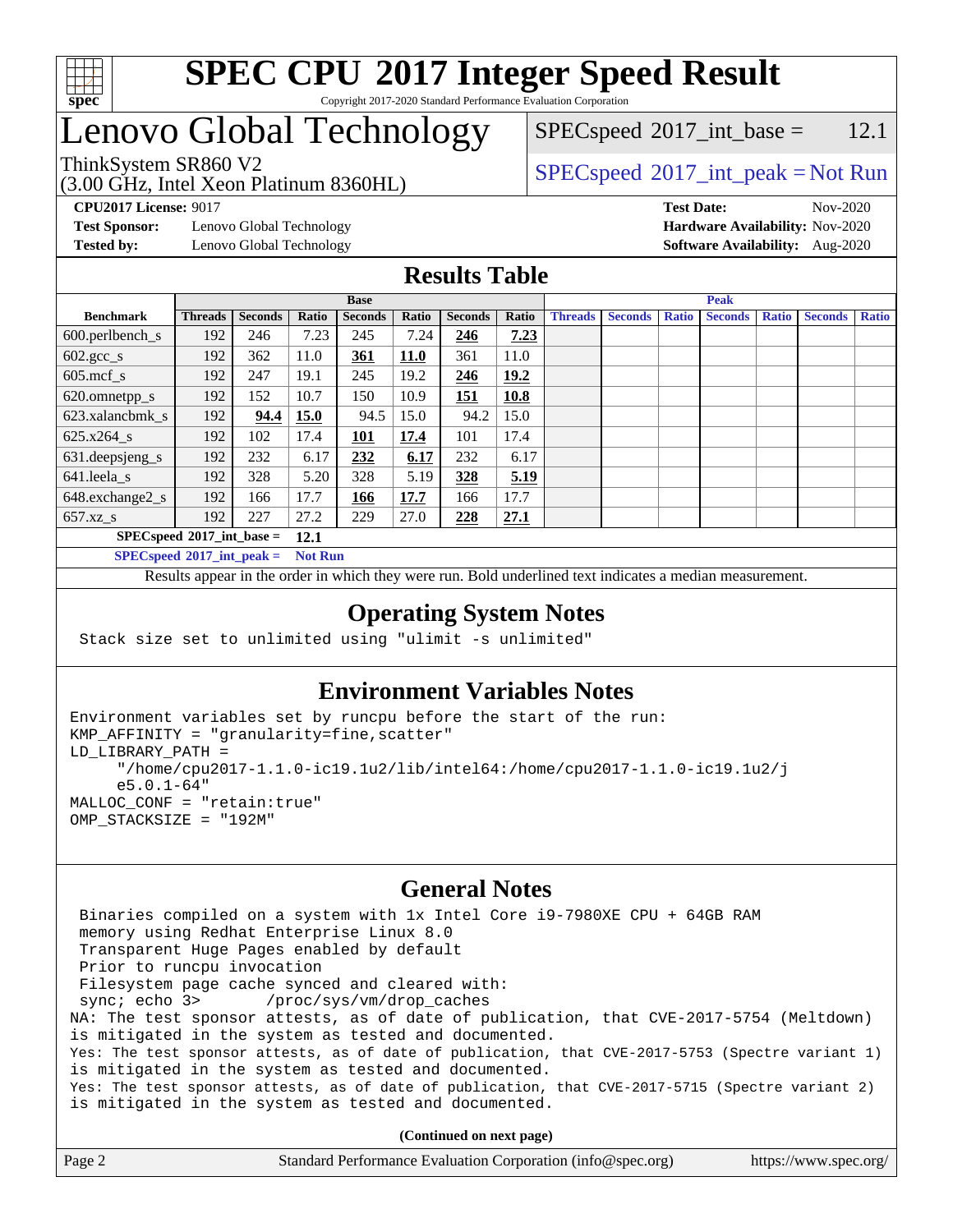

### Lenovo Global Technology

 $SPECspeed^{\circ}2017\_int\_base = 12.1$  $SPECspeed^{\circ}2017\_int\_base = 12.1$ 

(3.00 GHz, Intel Xeon Platinum 8360HL)

ThinkSystem SR860 V2  $\begin{array}{c} \text{SPEC speed} \textdegree 2017\_int\_peak = Not Run \end{array}$ 

**[CPU2017 License:](http://www.spec.org/auto/cpu2017/Docs/result-fields.html#CPU2017License)** 9017 **[Test Date:](http://www.spec.org/auto/cpu2017/Docs/result-fields.html#TestDate)** Nov-2020

**[Test Sponsor:](http://www.spec.org/auto/cpu2017/Docs/result-fields.html#TestSponsor)** Lenovo Global Technology **[Hardware Availability:](http://www.spec.org/auto/cpu2017/Docs/result-fields.html#HardwareAvailability)** Nov-2020 **[Tested by:](http://www.spec.org/auto/cpu2017/Docs/result-fields.html#Testedby)** Lenovo Global Technology **[Software Availability:](http://www.spec.org/auto/cpu2017/Docs/result-fields.html#SoftwareAvailability)** Aug-2020

Page 3 Standard Performance Evaluation Corporation [\(info@spec.org\)](mailto:info@spec.org) <https://www.spec.org/> **[General Notes \(Continued\)](http://www.spec.org/auto/cpu2017/Docs/result-fields.html#GeneralNotes)** jemalloc, a general purpose malloc implementation built with the RedHat Enterprise 7.5, and the system compiler gcc 4.8.5 sources available from jemalloc.net or <https://github.com/jemalloc/jemalloc/releases> **[Platform Notes](http://www.spec.org/auto/cpu2017/Docs/result-fields.html#PlatformNotes)** BIOS configuration: Choose Operating Mode set to Maximum Performance and then set it to Custom Mode MONITOR/MWAIT set to Enabled Sysinfo program /home/cpu2017-1.1.0-ic19.1u2/bin/sysinfo Rev: r6365 of 2019-08-21 295195f888a3d7edb1e6e46a485a0011 running on localhost.localdomain Fri Nov 20 22:38:25 2020 SUT (System Under Test) info as seen by some common utilities. For more information on this section, see <https://www.spec.org/cpu2017/Docs/config.html#sysinfo> From /proc/cpuinfo model name : Intel(R) Xeon(R) Platinum 8360HL CPU @ 3.00GHz 4 "physical id"s (chips) 192 "processors" cores, siblings (Caution: counting these is hw and system dependent. The following excerpts from /proc/cpuinfo might not be reliable. Use with caution.) cpu cores : 24 siblings : 48 physical 0: cores 0 1 2 3 4 5 8 9 10 11 12 13 16 17 18 19 20 21 24 25 26 27 28 29 physical 1: cores 0 1 2 3 4 5 8 9 10 11 12 13 16 17 18 19 20 21 24 25 26 27 28 29 physical 2: cores 0 1 2 3 4 5 8 9 10 11 12 13 16 17 18 19 20 21 24 25 26 27 28 29 physical 3: cores 0 1 2 3 4 5 8 9 10 11 12 13 16 17 18 19 20 21 24 25 26 27 28 29 From lscpu: Architecture: x86\_64 CPU op-mode(s): 32-bit, 64-bit Byte Order: Little Endian CPU(s): 192 On-line CPU(s) list: 0-191 Thread(s) per core: 2 Core(s) per socket: 24 Socket(s): 4 NUMA node(s): 4 Vendor ID: GenuineIntel CPU family: 6 Model: 85 Model name: Intel(R) Xeon(R) Platinum 8360HL CPU @ 3.00GHz Stepping: 11 **(Continued on next page)**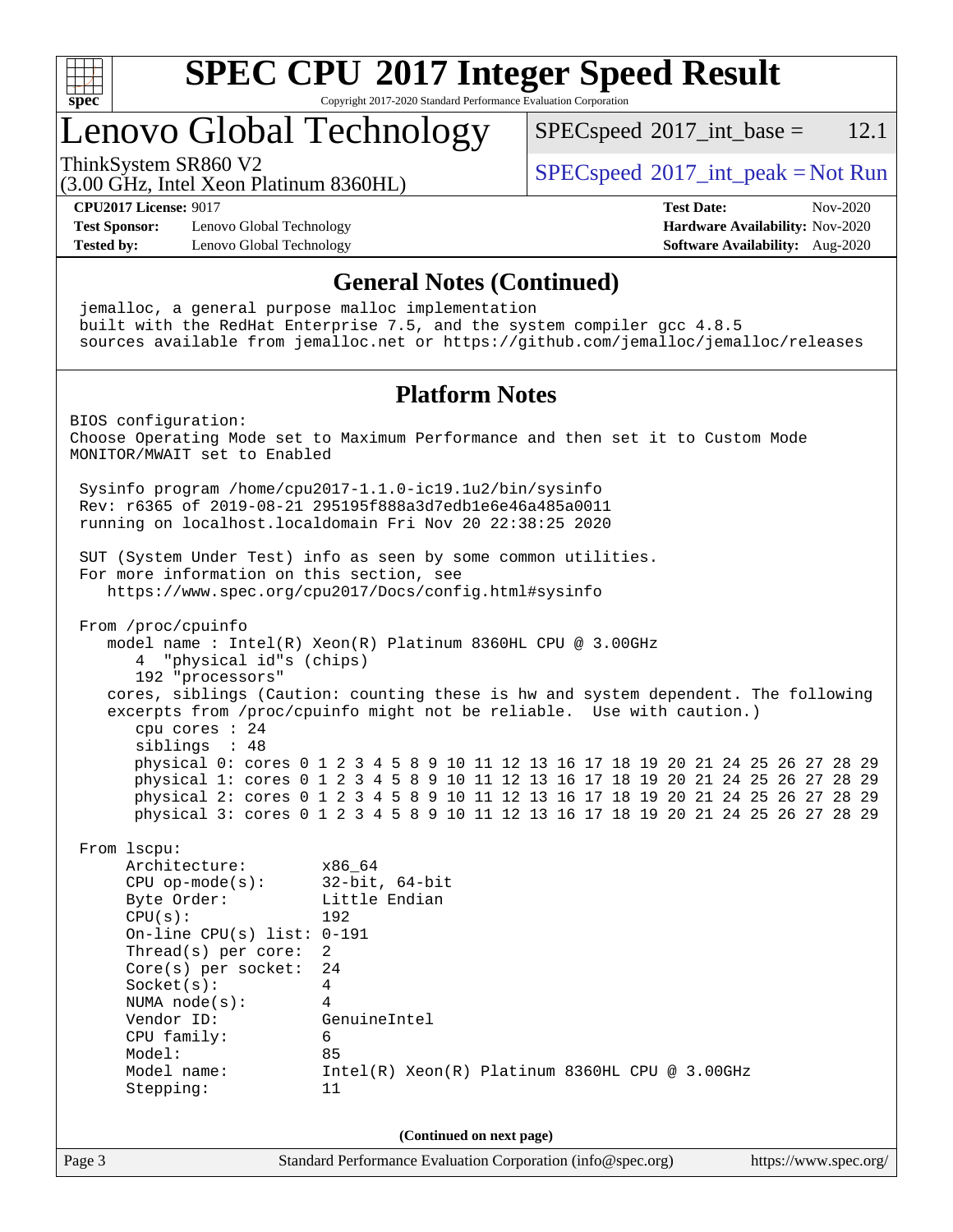

# **[SPEC CPU](http://www.spec.org/auto/cpu2017/Docs/result-fields.html#SPECCPU2017IntegerSpeedResult)[2017 Integer Speed Result](http://www.spec.org/auto/cpu2017/Docs/result-fields.html#SPECCPU2017IntegerSpeedResult)**

Copyright 2017-2020 Standard Performance Evaluation Corporation

Lenovo Global Technology

(3.00 GHz, Intel Xeon Platinum 8360HL)

 $SPEC speed^{\circ}2017\_int\_base = 12.1$ 

ThinkSystem SR860 V2  $\begin{array}{c} \text{SPEC speed} \textdegree 2017\_int\_peak = Not Run \end{array}$ 

**[Test Sponsor:](http://www.spec.org/auto/cpu2017/Docs/result-fields.html#TestSponsor)** Lenovo Global Technology **[Hardware Availability:](http://www.spec.org/auto/cpu2017/Docs/result-fields.html#HardwareAvailability)** Nov-2020 **[Tested by:](http://www.spec.org/auto/cpu2017/Docs/result-fields.html#Testedby)** Lenovo Global Technology **[Software Availability:](http://www.spec.org/auto/cpu2017/Docs/result-fields.html#SoftwareAvailability)** Aug-2020

**[CPU2017 License:](http://www.spec.org/auto/cpu2017/Docs/result-fields.html#CPU2017License)** 9017 **[Test Date:](http://www.spec.org/auto/cpu2017/Docs/result-fields.html#TestDate)** Nov-2020

#### **[Platform Notes \(Continued\)](http://www.spec.org/auto/cpu2017/Docs/result-fields.html#PlatformNotes)**

| CPU MHz:               | 3857.559             |
|------------------------|----------------------|
| $CPU$ max $MHz$ :      | 4200.0000            |
| CPU min MHz:           | 1200.0000            |
| BogoMIPS:              | 6000.00              |
| Virtualization:        | $VT - x$             |
| L1d cache:             | 32K                  |
| $L1i$ cache:           | 32K                  |
| $L2$ cache:            | 1024K                |
| $L3$ cache:            | 33792K               |
| NUMA node0 CPU(s):     | $0 - 23.96 - 119$    |
| NUMA node1 CPU(s):     | $24 - 47, 120 - 143$ |
| NUMA $node2$ $CPU(s):$ | $48 - 71, 144 - 167$ |
| NUMA node3 CPU(s):     | 72-95,168-191        |
| $F1$ ane:              | fnu vme de nee       |

Flags: fpu vme de pse tsc msr pae mce cx8 apic sep mtrr pge mca cmov pat pse36 clflush dts acpi mmx fxsr sse sse2 ss ht tm pbe syscall nx pdpe1gb rdtscp lm constant\_tsc art arch\_perfmon pebs bts rep\_good nopl xtopology nonstop\_tsc cpuid aperfmperf pni pclmulqdq dtes64 monitor ds\_cpl vmx smx est tm2 ssse3 sdbg fma cx16 xtpr pdcm pcid dca sse4\_1 sse4\_2 x2apic movbe popcnt tsc\_deadline\_timer aes xsave avx f16c rdrand lahf\_lm abm 3dnowprefetch cpuid\_fault epb cat\_l3 cdp\_l3 invpcid\_single intel\_ppin ssbd mba ibrs ibpb stibp ibrs\_enhanced tpr\_shadow vnmi flexpriority ept vpid fsgsbase tsc\_adjust bmi1 hle avx2 smep bmi2 erms invpcid rtm cqm mpx rdt\_a avx512f avx512dq rdseed adx smap clflushopt clwb intel\_pt avx512cd avx512bw avx512vl xsaveopt xsavec xgetbv1 xsaves cqm\_llc cqm\_occup\_llc cqm\_mbm\_total cqm\_mbm\_local avx512\_bf16 dtherm ida arat pln pts pku ospke avx512\_vnni md\_clear flush\_l1d arch\_capabilities

 /proc/cpuinfo cache data cache size : 33792 KB

 From numactl --hardware WARNING: a numactl 'node' might or might not correspond to a physical chip. available: 4 nodes (0-3) node 0 cpus: 0 1 2 3 4 5 6 7 8 9 10 11 12 13 14 15 16 17 18 19 20 21 22 23 96 97 98 99 100 101 102 103 104 105 106 107 108 109 110 111 112 113 114 115 116 117 118 119 node 0 size: 193087 MB node 0 free: 192435 MB node 1 cpus: 24 25 26 27 28 29 30 31 32 33 34 35 36 37 38 39 40 41 42 43 44 45 46 47 120 121 122 123 124 125 126 127 128 129 130 131 132 133 134 135 136 137 138 139 140 141 142 143 node 1 size: 193525 MB node 1 free: 193110 MB node 2 cpus: 48 49 50 51 52 53 54 55 56 57 58 59 60 61 62 63 64 65 66 67 68 69 70 71 144 145 146 147 148 149 150 151 152 153 154 155 156 157 158 159 160 161 162 163 164 165 166 167 node 2 size: 193525 MB node 2 free: 193312 MB node 3 cpus: 72 73 74 75 76 77 78 79 80 81 82 83 84 85 86 87 88 89 90 91 92 93 94 95

**(Continued on next page)**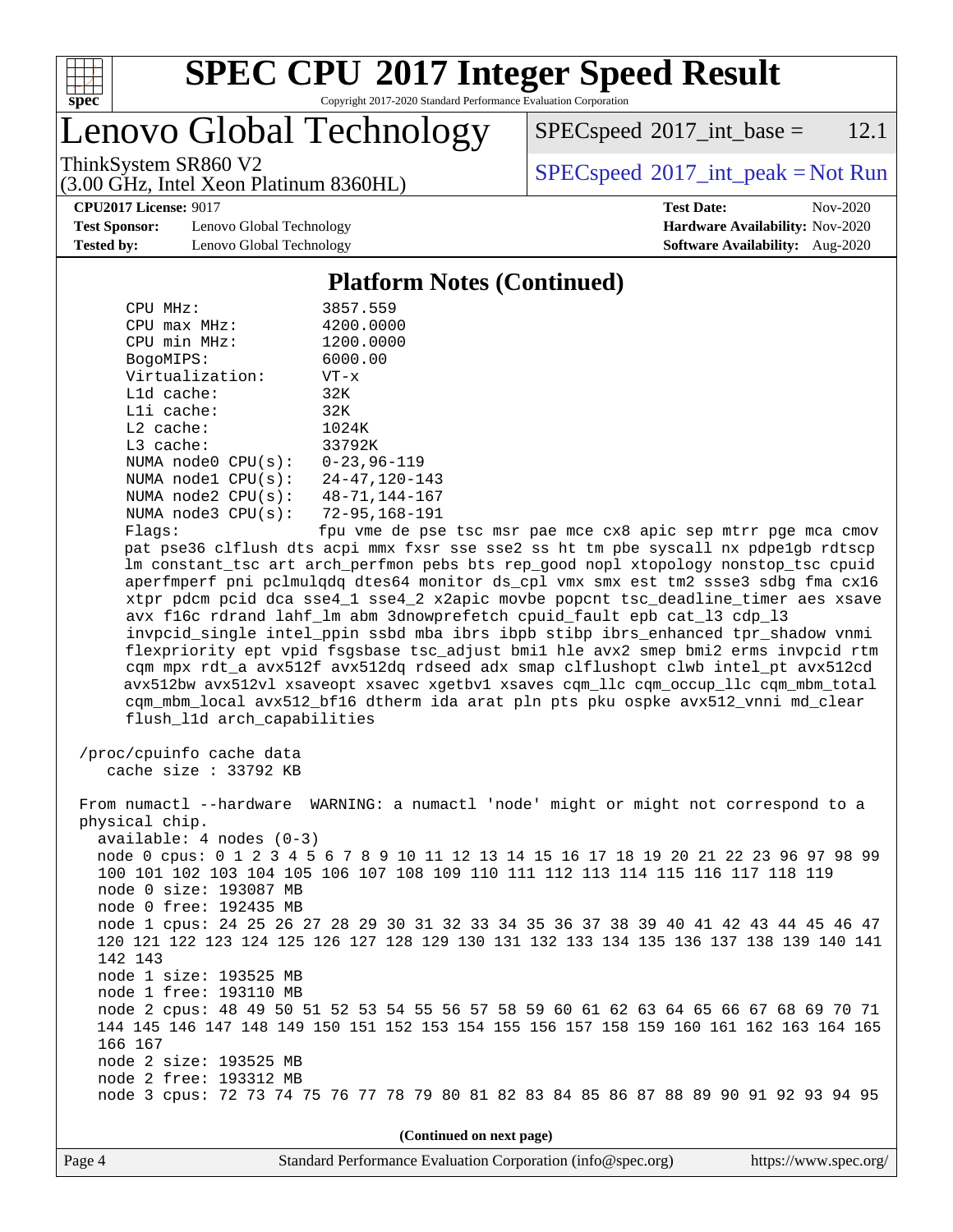

### Lenovo Global Technology

 $SPECspeed^{\circ}2017\_int\_base = 12.1$  $SPECspeed^{\circ}2017\_int\_base = 12.1$ 

(3.00 GHz, Intel Xeon Platinum 8360HL)

ThinkSystem SR860 V2  $\begin{array}{c} \text{SPEC speed} \textdegree 2017\_int\_peak = Not Run \end{array}$ 

**[CPU2017 License:](http://www.spec.org/auto/cpu2017/Docs/result-fields.html#CPU2017License)** 9017 **[Test Date:](http://www.spec.org/auto/cpu2017/Docs/result-fields.html#TestDate)** Nov-2020

**[Test Sponsor:](http://www.spec.org/auto/cpu2017/Docs/result-fields.html#TestSponsor)** Lenovo Global Technology **[Hardware Availability:](http://www.spec.org/auto/cpu2017/Docs/result-fields.html#HardwareAvailability)** Nov-2020 **[Tested by:](http://www.spec.org/auto/cpu2017/Docs/result-fields.html#Testedby)** Lenovo Global Technology **[Software Availability:](http://www.spec.org/auto/cpu2017/Docs/result-fields.html#SoftwareAvailability)** Aug-2020

#### **[Platform Notes \(Continued\)](http://www.spec.org/auto/cpu2017/Docs/result-fields.html#PlatformNotes)**

 168 169 170 171 172 173 174 175 176 177 178 179 180 181 182 183 184 185 186 187 188 189 190 191 node 3 size: 193523 MB node 3 free: 193277 MB node distances: node 0 1 2 3 0: 10 20 20 20 1: 20 10 20 20 2: 20 20 10 20 3: 20 20 20 10 From /proc/meminfo MemTotal: 792229640 kB HugePages\_Total: 0 Hugepagesize: 2048 kB /usr/bin/lsb\_release -d Red Hat Enterprise Linux release 8.2 (Ootpa) From /etc/\*release\* /etc/\*version\* os-release: NAME="Red Hat Enterprise Linux" VERSION="8.2 (Ootpa)" ID="rhel" ID\_LIKE="fedora" VERSION\_ID="8.2" PLATFORM\_ID="platform:el8" PRETTY\_NAME="Red Hat Enterprise Linux 8.2 (Ootpa)" ANSI\_COLOR="0;31" redhat-release: Red Hat Enterprise Linux release 8.2 (Ootpa) system-release: Red Hat Enterprise Linux release 8.2 (Ootpa) system-release-cpe: cpe:/o:redhat:enterprise\_linux:8.2:ga uname -a: Linux localhost.localdomain 4.18.0-193.el8.x86\_64 #1 SMP Fri Mar 27 14:35:58 UTC 2020 x86\_64 x86\_64 x86\_64 GNU/Linux Kernel self-reported vulnerability status: itlb\_multihit: Not affected CVE-2018-3620 (L1 Terminal Fault): Not affected Microarchitectural Data Sampling: Not affected CVE-2017-5754 (Meltdown): Not affected CVE-2018-3639 (Speculative Store Bypass): Mitigation: Speculative Store Bypass disabled via prctl and seccomp CVE-2017-5753 (Spectre variant 1): Mitigation: usercopy/swapgs barriers and \_\_user pointer sanitization **(Continued on next page)**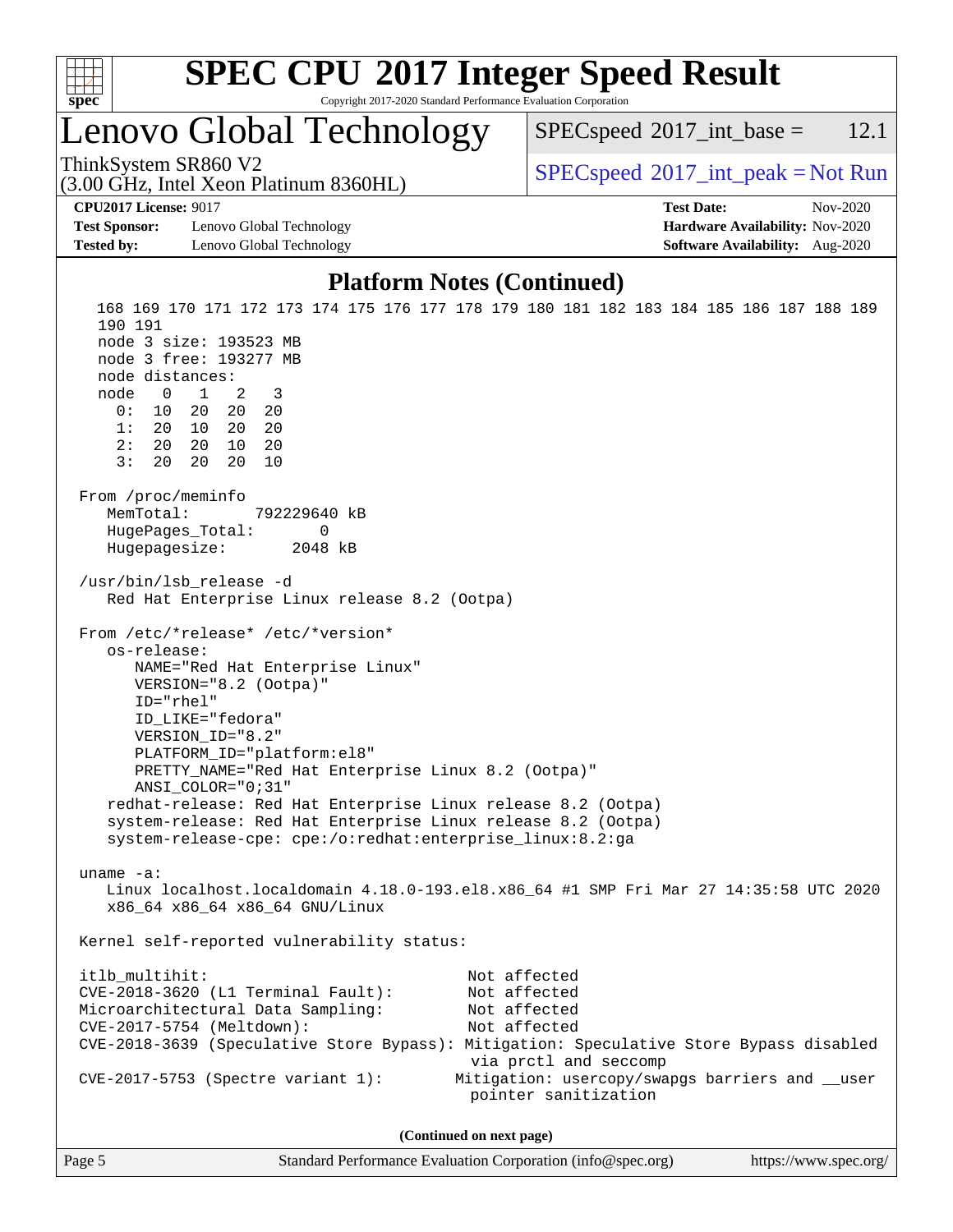

# **[SPEC CPU](http://www.spec.org/auto/cpu2017/Docs/result-fields.html#SPECCPU2017IntegerSpeedResult)[2017 Integer Speed Result](http://www.spec.org/auto/cpu2017/Docs/result-fields.html#SPECCPU2017IntegerSpeedResult)**

Copyright 2017-2020 Standard Performance Evaluation Corporation

### Lenovo Global Technology

 $SPECspeed^{\circ}2017\_int\_base = 12.1$  $SPECspeed^{\circ}2017\_int\_base = 12.1$ 

(3.00 GHz, Intel Xeon Platinum 8360HL)

ThinkSystem SR860 V2  $\begin{array}{c} \text{SPEC speed} \textdegree 2017\_int\_peak = Not Run \end{array}$ 

**[Test Sponsor:](http://www.spec.org/auto/cpu2017/Docs/result-fields.html#TestSponsor)** Lenovo Global Technology **[Hardware Availability:](http://www.spec.org/auto/cpu2017/Docs/result-fields.html#HardwareAvailability)** Nov-2020 **[Tested by:](http://www.spec.org/auto/cpu2017/Docs/result-fields.html#Testedby)** Lenovo Global Technology **[Software Availability:](http://www.spec.org/auto/cpu2017/Docs/result-fields.html#SoftwareAvailability)** Aug-2020

**[CPU2017 License:](http://www.spec.org/auto/cpu2017/Docs/result-fields.html#CPU2017License)** 9017 **[Test Date:](http://www.spec.org/auto/cpu2017/Docs/result-fields.html#TestDate)** Nov-2020

#### **[Platform Notes \(Continued\)](http://www.spec.org/auto/cpu2017/Docs/result-fields.html#PlatformNotes)**

 CVE-2017-5715 (Spectre variant 2): Mitigation: Enhanced IBRS, IBPB: conditional, RSB filling<br>Not affected

tsx\_async\_abort:

run-level 3 Nov 20 22:37

 SPEC is set to: /home/cpu2017-1.1.0-ic19.1u2 Filesystem Type Size Used Avail Use% Mounted on /dev/sda3 xfs 892G 36G 856G 5% /

 From /sys/devices/virtual/dmi/id BIOS: Lenovo M5E107H-1.00 10/18/2020 Vendor: Lenovo Product: ThinkSystem SR860 V2 Product Family: ThinkSystem Serial: none

 Additional information from dmidecode follows. WARNING: Use caution when you interpret this section. The 'dmidecode' program reads system data which is "intended to allow hardware to be accurately determined", but the intent may not be met, as there are frequent changes to hardware, firmware, and the "DMTF SMBIOS" standard. Memory:

48x SK Hynix HMA82GR7CJR8N-XN 16 GB 2 rank 3200

(End of data from sysinfo program)

#### **[Compiler Version Notes](http://www.spec.org/auto/cpu2017/Docs/result-fields.html#CompilerVersionNotes)**

============================================================================== C | 600.perlbench\_s(base) 602.gcc\_s(base) 605.mcf\_s(base) | 625.x264\_s(base) 657.xz\_s(base) ------------------------------------------------------------------------------ Intel(R) C Compiler for applications running on Intel(R)  $64$ , Version 19.1.2.275 Build 20200604 Copyright (C) 1985-2020 Intel Corporation. All rights reserved. ------------------------------------------------------------------------------ ============================================================================== C++ | 620.omnetpp\_s(base) 623.xalancbmk\_s(base) 631.deepsjeng\_s(base) | 641.leela\_s(base) ------------------------------------------------------------------------------ Intel(R) C++ Compiler for applications running on Intel(R) 64, Version 19.1.2.275 Build 20200604 Copyright (C) 1985-2020 Intel Corporation. All rights reserved. ------------------------------------------------------------------------------

**(Continued on next page)**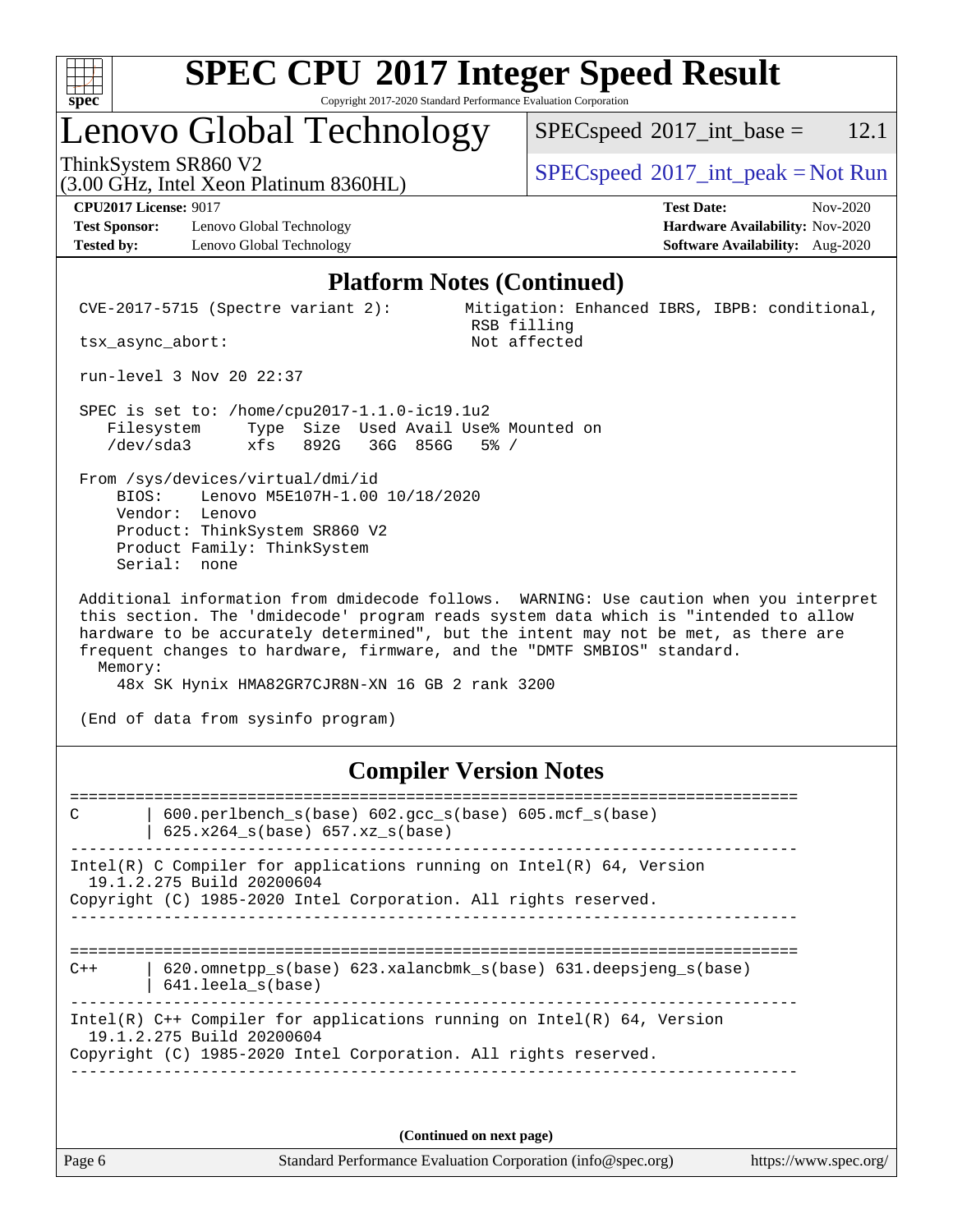

### Lenovo Global Technology

 $SPECspeed^{\circ}2017\_int\_base = 12.1$  $SPECspeed^{\circ}2017\_int\_base = 12.1$ 

(3.00 GHz, Intel Xeon Platinum 8360HL)

ThinkSystem SR860 V2  $\begin{array}{c} \text{SPEC speed} \textdegree 2017\_int\_peak = Not Run \end{array}$ 

**[Test Sponsor:](http://www.spec.org/auto/cpu2017/Docs/result-fields.html#TestSponsor)** Lenovo Global Technology **[Hardware Availability:](http://www.spec.org/auto/cpu2017/Docs/result-fields.html#HardwareAvailability)** Nov-2020 **[Tested by:](http://www.spec.org/auto/cpu2017/Docs/result-fields.html#Testedby)** Lenovo Global Technology **[Software Availability:](http://www.spec.org/auto/cpu2017/Docs/result-fields.html#SoftwareAvailability)** Aug-2020

**[CPU2017 License:](http://www.spec.org/auto/cpu2017/Docs/result-fields.html#CPU2017License)** 9017 **[Test Date:](http://www.spec.org/auto/cpu2017/Docs/result-fields.html#TestDate)** Nov-2020

### **[Compiler Version Notes \(Continued\)](http://www.spec.org/auto/cpu2017/Docs/result-fields.html#CompilerVersionNotes)**

============================================================================== Fortran | 648.exchange2\_s(base) ------------------------------------------------------------------------------ Intel(R) Fortran Intel(R) 64 Compiler for applications running on Intel(R) 64, Version 19.1.2.275 Build 20200623 Copyright (C) 1985-2020 Intel Corporation. All rights reserved. ------------------------------------------------------------------------------

### **[Base Compiler Invocation](http://www.spec.org/auto/cpu2017/Docs/result-fields.html#BaseCompilerInvocation)**

[C benchmarks](http://www.spec.org/auto/cpu2017/Docs/result-fields.html#Cbenchmarks):

[icc](http://www.spec.org/cpu2017/results/res2020q4/cpu2017-20201123-24471.flags.html#user_CCbase_intel_icc_66fc1ee009f7361af1fbd72ca7dcefbb700085f36577c54f309893dd4ec40d12360134090235512931783d35fd58c0460139e722d5067c5574d8eaf2b3e37e92)

[C++ benchmarks:](http://www.spec.org/auto/cpu2017/Docs/result-fields.html#CXXbenchmarks) [icpc](http://www.spec.org/cpu2017/results/res2020q4/cpu2017-20201123-24471.flags.html#user_CXXbase_intel_icpc_c510b6838c7f56d33e37e94d029a35b4a7bccf4766a728ee175e80a419847e808290a9b78be685c44ab727ea267ec2f070ec5dc83b407c0218cded6866a35d07)

[Fortran benchmarks](http://www.spec.org/auto/cpu2017/Docs/result-fields.html#Fortranbenchmarks): [ifort](http://www.spec.org/cpu2017/results/res2020q4/cpu2017-20201123-24471.flags.html#user_FCbase_intel_ifort_8111460550e3ca792625aed983ce982f94888b8b503583aa7ba2b8303487b4d8a21a13e7191a45c5fd58ff318f48f9492884d4413fa793fd88dd292cad7027ca)

### **[Base Portability Flags](http://www.spec.org/auto/cpu2017/Docs/result-fields.html#BasePortabilityFlags)**

 600.perlbench\_s: [-DSPEC\\_LP64](http://www.spec.org/cpu2017/results/res2020q4/cpu2017-20201123-24471.flags.html#b600.perlbench_s_basePORTABILITY_DSPEC_LP64) [-DSPEC\\_LINUX\\_X64](http://www.spec.org/cpu2017/results/res2020q4/cpu2017-20201123-24471.flags.html#b600.perlbench_s_baseCPORTABILITY_DSPEC_LINUX_X64) 602.gcc\_s: [-DSPEC\\_LP64](http://www.spec.org/cpu2017/results/res2020q4/cpu2017-20201123-24471.flags.html#suite_basePORTABILITY602_gcc_s_DSPEC_LP64) 605.mcf\_s: [-DSPEC\\_LP64](http://www.spec.org/cpu2017/results/res2020q4/cpu2017-20201123-24471.flags.html#suite_basePORTABILITY605_mcf_s_DSPEC_LP64) 620.omnetpp\_s: [-DSPEC\\_LP64](http://www.spec.org/cpu2017/results/res2020q4/cpu2017-20201123-24471.flags.html#suite_basePORTABILITY620_omnetpp_s_DSPEC_LP64) 623.xalancbmk\_s: [-DSPEC\\_LP64](http://www.spec.org/cpu2017/results/res2020q4/cpu2017-20201123-24471.flags.html#suite_basePORTABILITY623_xalancbmk_s_DSPEC_LP64) [-DSPEC\\_LINUX](http://www.spec.org/cpu2017/results/res2020q4/cpu2017-20201123-24471.flags.html#b623.xalancbmk_s_baseCXXPORTABILITY_DSPEC_LINUX) 625.x264\_s: [-DSPEC\\_LP64](http://www.spec.org/cpu2017/results/res2020q4/cpu2017-20201123-24471.flags.html#suite_basePORTABILITY625_x264_s_DSPEC_LP64) 631.deepsjeng\_s: [-DSPEC\\_LP64](http://www.spec.org/cpu2017/results/res2020q4/cpu2017-20201123-24471.flags.html#suite_basePORTABILITY631_deepsjeng_s_DSPEC_LP64) 641.leela\_s: [-DSPEC\\_LP64](http://www.spec.org/cpu2017/results/res2020q4/cpu2017-20201123-24471.flags.html#suite_basePORTABILITY641_leela_s_DSPEC_LP64) 648.exchange2\_s: [-DSPEC\\_LP64](http://www.spec.org/cpu2017/results/res2020q4/cpu2017-20201123-24471.flags.html#suite_basePORTABILITY648_exchange2_s_DSPEC_LP64) 657.xz\_s: [-DSPEC\\_LP64](http://www.spec.org/cpu2017/results/res2020q4/cpu2017-20201123-24471.flags.html#suite_basePORTABILITY657_xz_s_DSPEC_LP64)

### **[Base Optimization Flags](http://www.spec.org/auto/cpu2017/Docs/result-fields.html#BaseOptimizationFlags)**

#### [C benchmarks](http://www.spec.org/auto/cpu2017/Docs/result-fields.html#Cbenchmarks):

```
-m64 -qnextgen -std=c11
-Wl,-plugin-opt=-x86-branches-within-32B-boundaries -Wl,-z,muldefs
-xCORE-AVX512 -O3 -ffast-math -flto -mfpmath=sse -funroll-loops
-qopt-mem-layout-trans=4 -fopenmp -DSPEC_OPENMP
-L/usr/local/jemalloc64-5.0.1/lib -ljemalloc
```
**(Continued on next page)**

Page 7 Standard Performance Evaluation Corporation [\(info@spec.org\)](mailto:info@spec.org) <https://www.spec.org/>